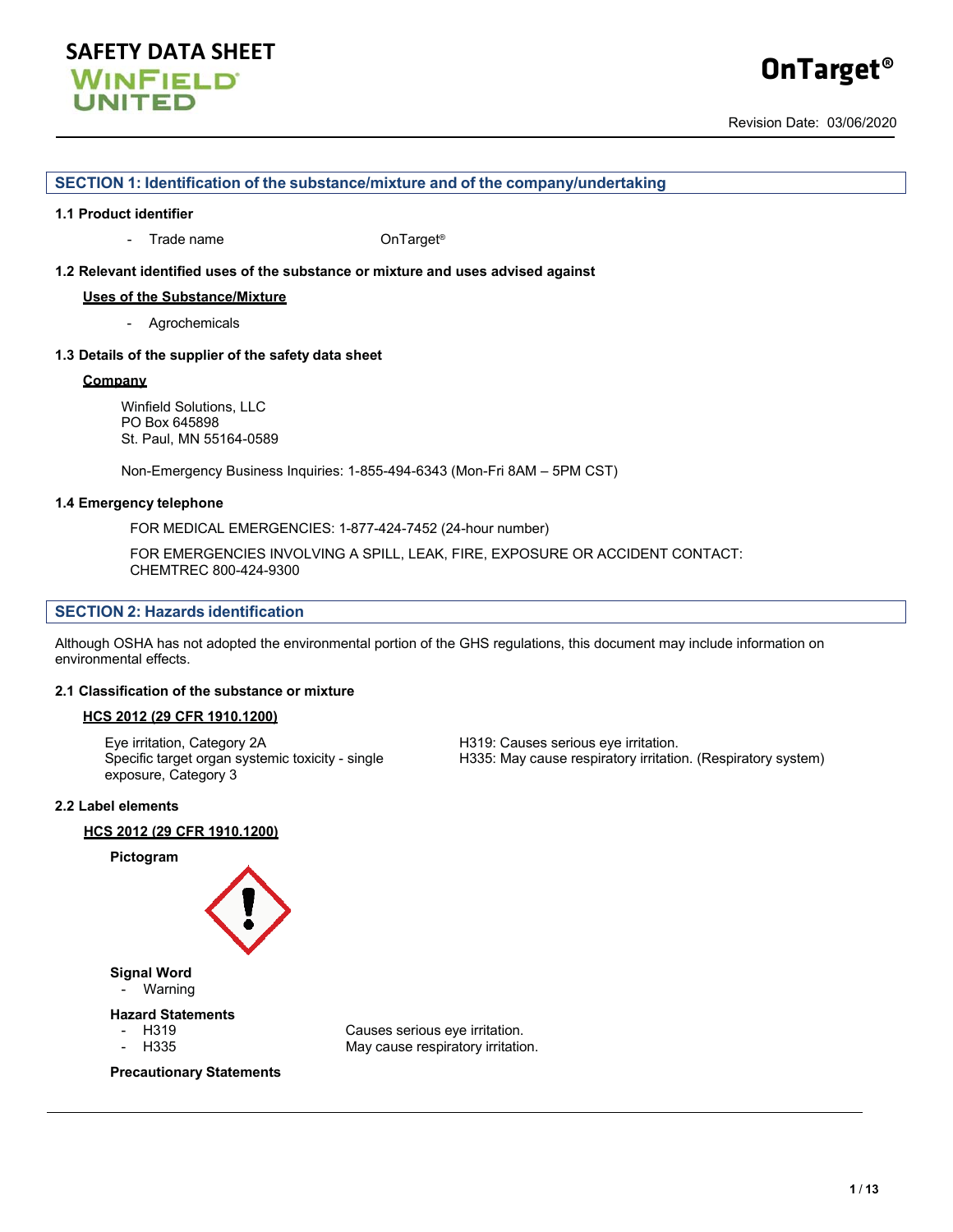## **SAFETY DATA SHEET WINFIELD UNITED**

# **OnTarget®**

Revision Date: 03/06/2020

#### Prevention

| $- P261$               | Avoid breathing dust/ fume/ gas/ mist/ vapors/ spray.                                                                               |
|------------------------|-------------------------------------------------------------------------------------------------------------------------------------|
| $-$ P <sub>264</sub>   | Wash skin thoroughly after handling.                                                                                                |
| P271                   | Use only outdoors or in a well-ventilated area.                                                                                     |
| P280                   | Wear eye protection/ face protection.                                                                                               |
| Response               |                                                                                                                                     |
| - $P304 + P340 + P312$ | IF INHALED: Remove person to fresh air and keep comfortable for breathing. Call a<br>POISON CENTER/doctor if you feel unwell.       |
| P305 + P351 + P338     | IF IN EYES: Rinse cautiously with water for several minutes. Remove contact lenses, if<br>present and easy to do. Continue rinsing. |
| $-$ P337 + P313        | If eye irritation persists: Get medical advice/ attention.                                                                          |
| Storage                |                                                                                                                                     |
| $-$ P403 + P233        | Store in a well-ventilated place. Keep container tightly closed.                                                                    |
| $-$ P405               | Store locked up.                                                                                                                    |
| Disposal               |                                                                                                                                     |
| - P501                 | Dispose of contents/ container to an approved waste disposal plant.                                                                 |

#### **2.3 Other hazards which do not result in classification**

None identified

|  | <b>SECTION 3: Composition/information on ingredients</b> |  |
|--|----------------------------------------------------------|--|
|--|----------------------------------------------------------|--|

#### **3.1 Substance**

- Not applicable, this product is a mixture.

#### **3.2 Mixture**

#### **Hazardous Ingredients and Impurities**

| Chemical name                 | Identification number<br>CAS-No. | Concentration [%] |
|-------------------------------|----------------------------------|-------------------|
| <b>Organic Solvent</b>        | 25322-68-3                       | $\geq 10 - 40$    |
| <b>Proprietary Surfactant</b> | Mixture                          |                   |

The specific chemical identity and/or exact percentage (concentration) of composition has been withheld as a trade secret.

#### **SECTION 4: First aid measures**

#### **4.1 Description of first-aid measures**

#### **General advice**

- First responder needs to protect himself.
- Place affected apparel in a sealed bag for subsequent decontamination.

#### **In case of inhalation**

- If breathed in, move person into fresh air.
- If breathing is difficult, give oxygen.
- If victim has stopped breathing:
- administer CPR (cardio-pulmonary resuscitation)
- Get immediate medical advice/ attention.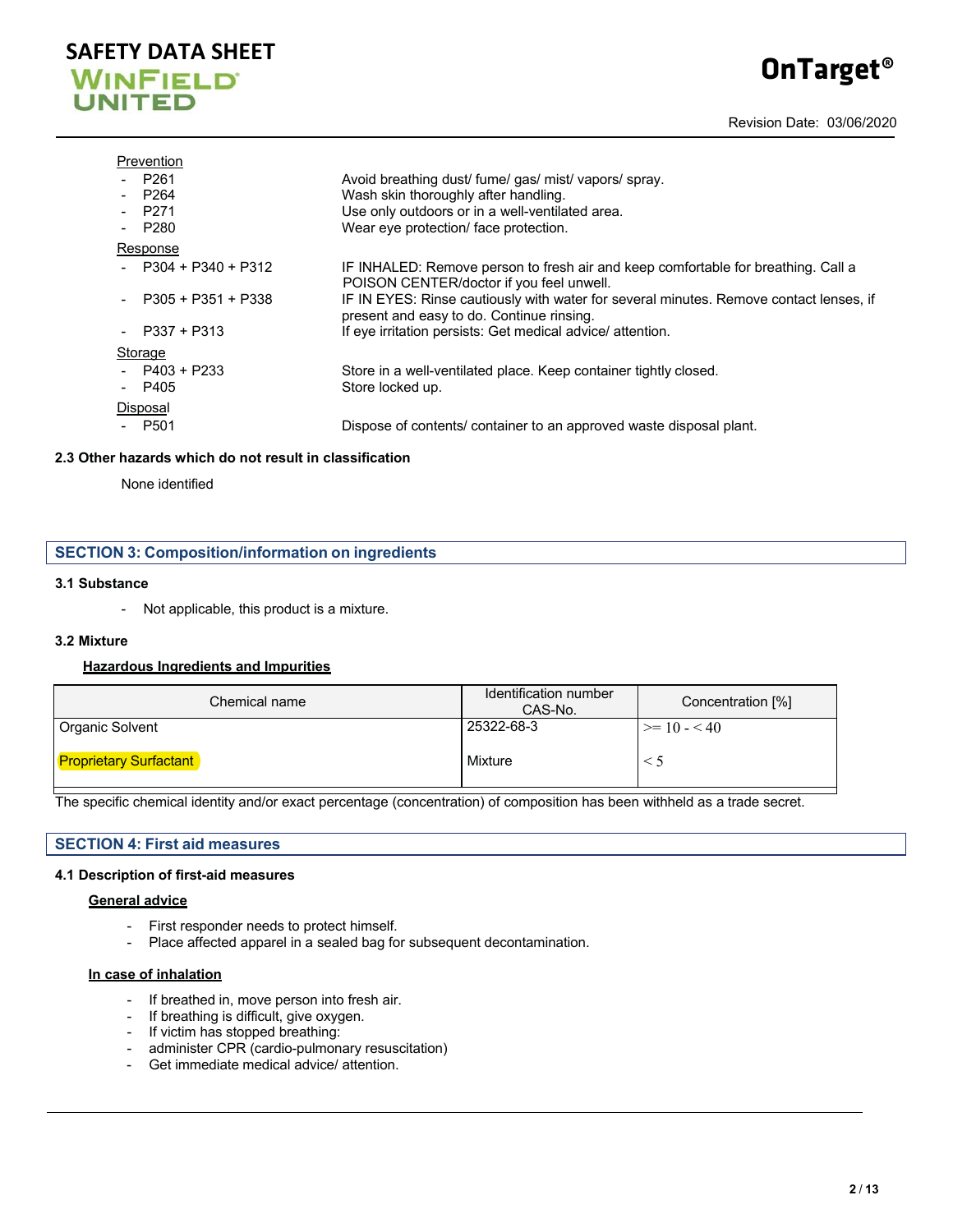

#### **In case of skin contact**

- In case of contact, immediately flush skin with plenty of water for at least 15 minutes while removing contaminated clothing and shoes.
- Seek medical advice.
- Wash contaminated clothing before reuse.

#### **In case of eye contact**

- Rinse immediately with plenty of water, also under the eyelids, for at least 15 minutes.
- Get immediate medical advice/ attention.

#### **In case of ingestion**

- Do not induce vomiting without medical advice.
- If victim is conscious:
- Rinse mouth with water.
- Keep at rest.
- Do not give anything to drink.
- 
- Do not leave the victim unattended.<br>- Vomiting may occur spontaneously - Vomiting may occur spontaneously
- Risk of product entering the lungs on vomiting after ingestion.
- Lay victim on side.
- Seek medical advice.

#### **4.2 Most important symptoms and effects, both acute and delayed**

#### **Effects**

- Skin contact may aggravate existing skin disease
- Inhalation of product may aggravate existing chronic respiratory problems such as asthma, emphysema or bronchitis

#### **4.3 Indication of any immediate medical attention and special treatment needed**

#### **Notes to physician**

- All treatments should be based on observed signs and symptoms of distress in the patient. Consideration should be given to the possibility that overexposure to materials other than this product may have occurred.
- Treat symptomatically.
- There is no specific antidote available.

#### **SECTION 5: Firefighting measures**

| <b>Flash point</b>                    | $>$ 199 °F ( $>$ 93 °C) |
|---------------------------------------|-------------------------|
| <b>Autoignition temperature</b>       | no data available       |
| <b>Flammability / Explosive limit</b> | no data available       |

#### **5.1 Extinguishing media**

#### **Suitable extinguishing media**

- Extinguishing media small fires
- Dry chemical
- Carbon dioxide (CO2)
- Extinguishing media large fires
- Foam
- Water spray

**OnTarget®**

Revision Date: 03/06/2020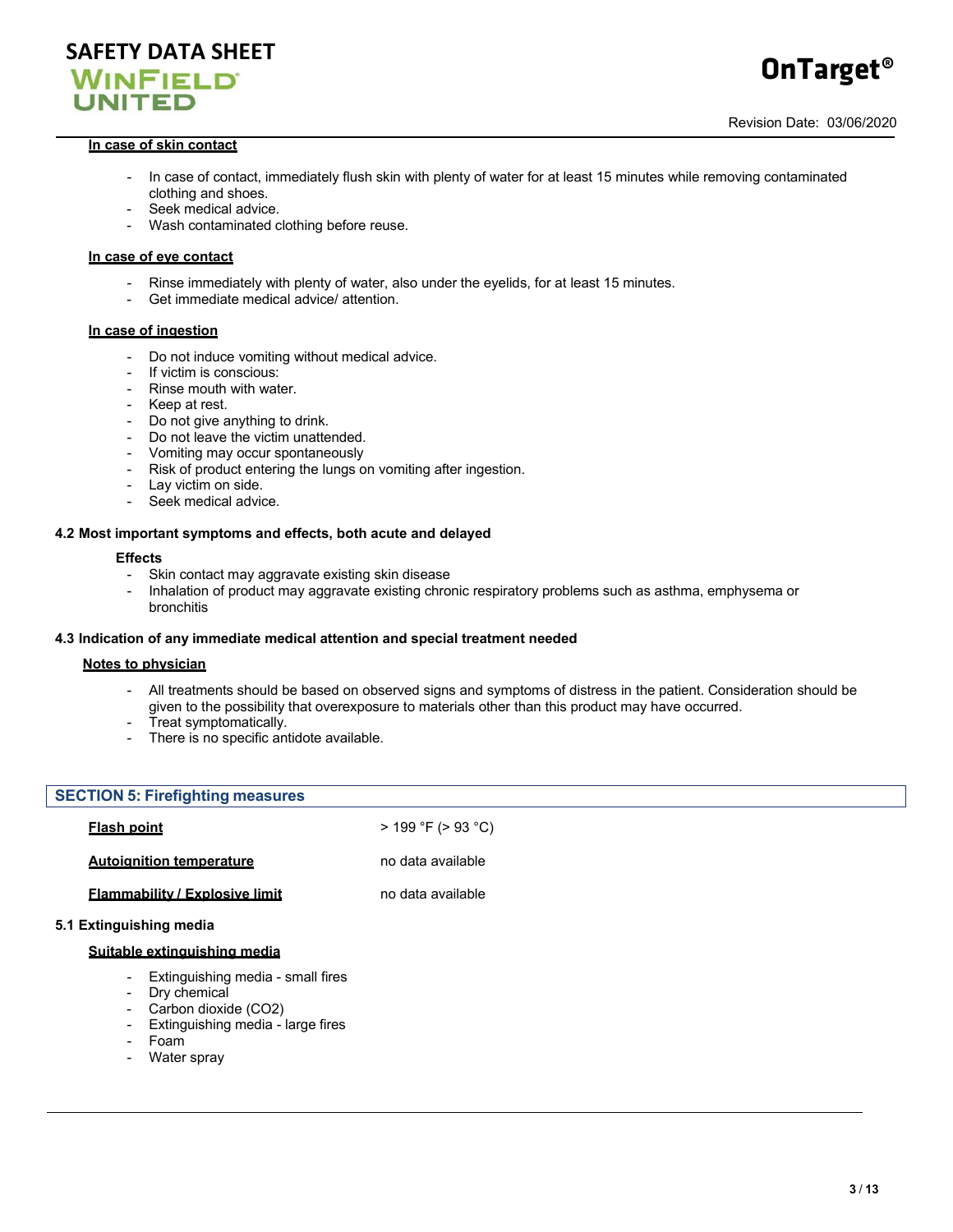



#### **Unsuitable extinguishing media**

- High volume water jet
- (frothing possible)

#### **5.2 Special hazards arising from the substance or mixture**

#### **Specific hazards during fire fighting**

- Under fire conditions:
- Will burn
- Container may rupture on heating.
- Vapors may spread long distances and ignite.

#### **Hazardous combustion products:**

- On combustion or on thermal decomposition (pyrolysis), releases:
- Carbon oxides

#### **5.3 Advice for firefighters**

#### **Special protective equipment for fire-fighters**

- Firefighters should wear NIOSH/MSHA approved self-contained breathing apparatus and full protective clothing.

#### **Specific fire fighting methods**

- Do not use a solid water stream as it may scatter and spread fire.

#### **Further information**

- Standard procedure for chemical fires.
- Collect contaminated fire extinguishing water separately. This must not be discharged into drains.
- Fire residues and contaminated fire extinguishing water must be disposed of in accordance with local regulations.

#### **SECTION 6: Accidental release measures**

#### **6.1 Personal precautions, protective equipment and emergency procedures**

- Wear suitable protective equipment.
- For further information refer to section 8 "Exposure controls / personal protection."

#### **6.2 Environmental precautions**

- Do not flush into surface water or sanitary sewer system.
- Take all necessary measures to avoid accidental discharge of products into drains and waterways due to the rupture of containers or transfer systems.
- Spills may be reportable to the National Response Center (800-424-8802) and to state and/or local agencies

#### **6.3 Methods and materials for containment and cleaning up**

#### *Methods for containment*

- Stop the leak. Turn leaking containers leak-side up to prevent the escape of liquid.
- Dam up with sand or inert earth (do not use combustible materials).

#### *Recovery*

- Recover as much of the product as possible.
- Soak up with inert absorbent material.
- Shovel or sweep up.
- Keep in suitable, closed containers for disposal.
- Never return spills in original containers for re-use.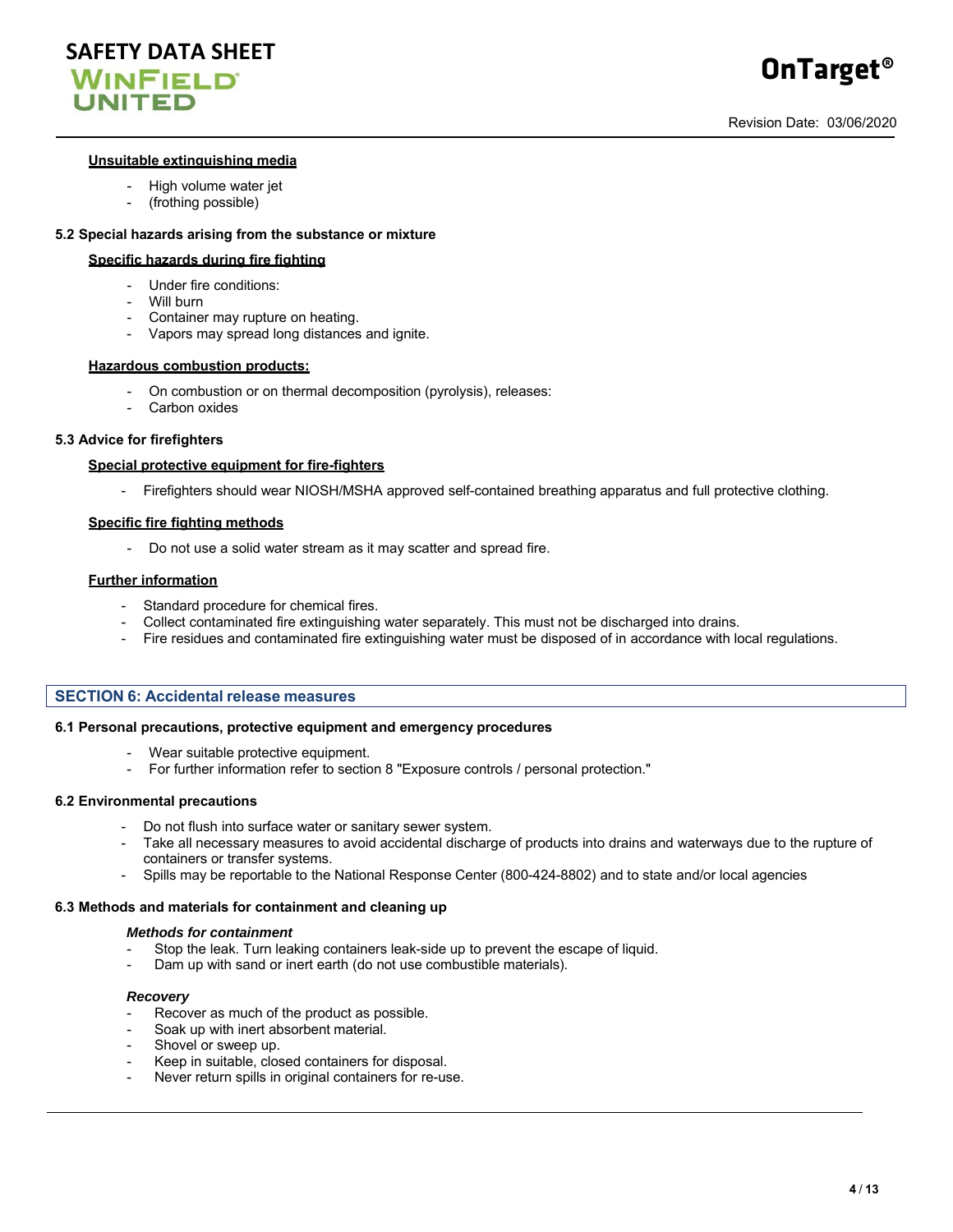#### *Decontamination / cleaning*

- Clean contaminated surface thoroughly.
- Wash nonrecoverable remainder with large amounts of water.
- Recover the cleaning water for subsequent disposal.
- Decontaminate tools, equipment and personal protective equipment in a segregated area.

#### *Disposal*

Dispose of in accordance with local regulations.

#### **Additional advice**

- Material can create slippery conditions.

#### **6.4 Reference to other sections**

- 7. HANDLING AND STORAGE
- 8. EXPOSURE CONTROLS/PERSONAL PROTECTION
- 13. DISPOSAL CONSIDERATIONS

#### **SECTION 7: Handling and storage**

#### **7.1 Precautions for safe handling**

- Ethylene oxide may collect in container head space.
- Provide adequate ventilation.
- Ensure all equipment is electrically grounded before beginning transfer operations.
- Avoid inhalation of vapor or mist.
- Avoid contact with skin and eyes.
- Freezing will affect the physical condition but will not damage the material. Thaw and mix before using.
- Avoid localized overheating.
- Vent drums while heating
- Homogenize before using.

#### **Hygiene measures**

- Personal hygiene is an important work practice exposure control measure and the following general measures should be taken when working with or handling this materials:
	- 1) Do not store, use, and/or consume foods, beverages, tobacco products, or cosmetics in areas where this material is stored.
	- 2) Wash hands and face carefully before eating, drinking, using tobacco, applying cosmetics, or using the toilet.
	- 3) Wash exposed skin promptly to remove accidental splashes or contact with material.

#### **7.2 Conditions for safe storage, including any incompatibilities**

#### **Technical measures/Storage conditions**

- Take all necessary measures to avoid accidental discharge of products into drains and waterways due to the rupture of containers or transfer systems.
- Stable under normal conditions.
- Keep container tightly closed in a dry and well-ventilated place.
- Keep away from open flames, hot surfaces and sources of ignition.
- Keep away from incompatible materials to be indicated by the manufacturer
- Keep away from: Strong oxidizing agents, Strong reducing agents.

#### **7.3 Specific end use(s)**

- no data available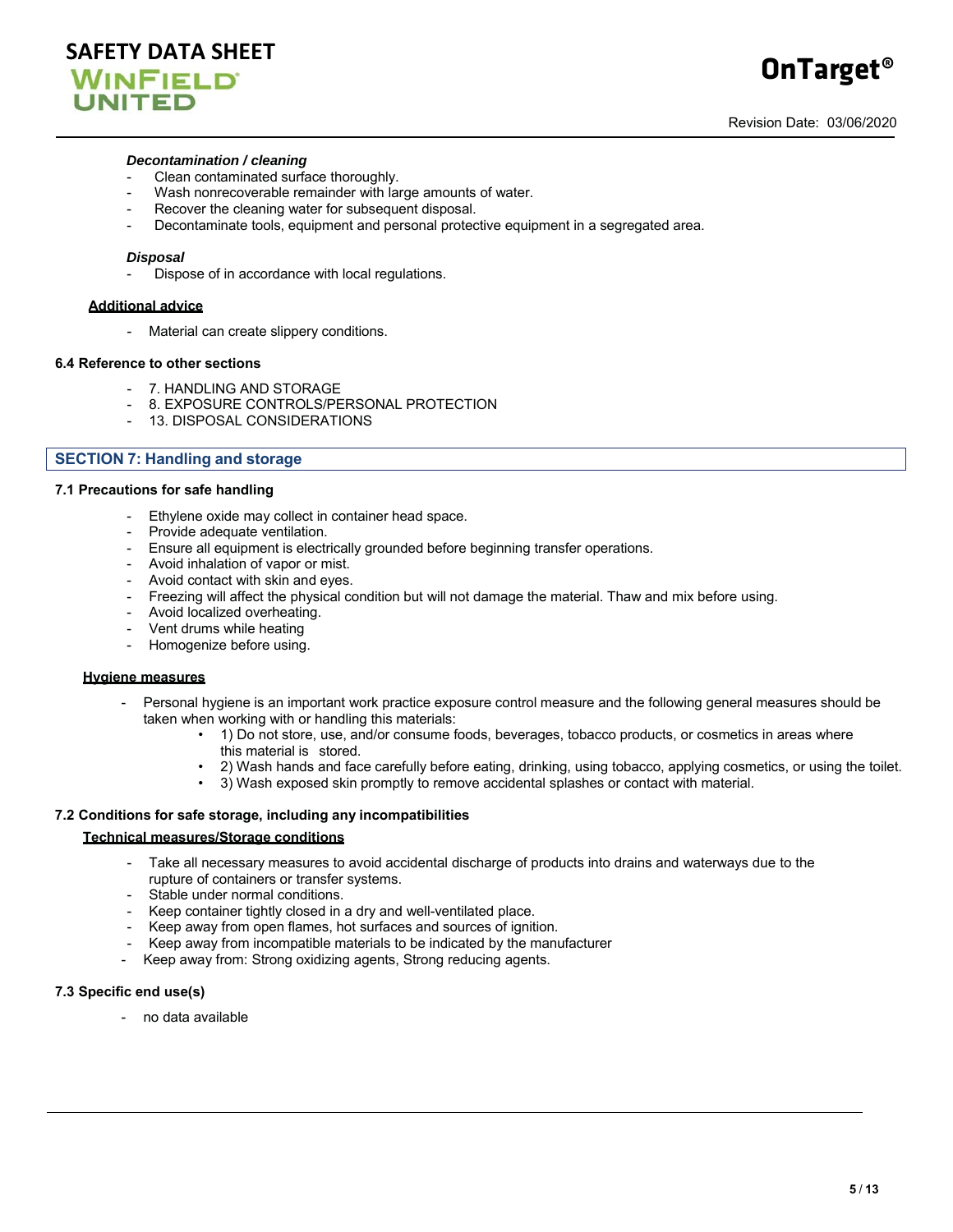

#### **SECTION 8: Exposure controls/personal protection**

Introductory Remarks: These recommendations provide general guidance for handling this product. Because specific work environments and material handling practices vary, safety procedures should be developed for each intended application. Assistance with selection, use and maintenance of worker protection equipment is generally available from equipment manufacturers.

#### **8.1 Control parameters**

#### **Components with workplace occupational exposure limits**

| <b>Ingredients</b> | Value type                | Value       | <b>Basis</b>                            |
|--------------------|---------------------------|-------------|-----------------------------------------|
| Organic Solvent    | WEEL                      | 10 mg/m $3$ | American Industrial Hygiene Association |
|                    | Form of exposure: aerosol |             |                                         |

#### *Hazardous components without workplace control parameters*

| Chemical name                 | Identification number<br>CAS-No. | <b>Exposure Limit Values</b> |
|-------------------------------|----------------------------------|------------------------------|
| <b>Proprietary Surfactant</b> | Mixture                          | None                         |

#### **8.2 Exposure controls**

#### **Control measures**

#### **Engineering measures**

- Where engineering controls are indicated by use conditions or a potential for excessive exposure exists, the following traditional exposure control techniques may be used to effectively minimize employee exposures :
- Extract at emission point.
- Effective exhaust ventilation system

#### **Individual protection measures**

#### **Respiratory protection**

When respirators are required, select NIOSH/MSHA approved equipment based on actual or potential airborne concentrations and in accordance with the appropriate regulatory standards and/or industrial recommendations.

#### **Hand protection**

- Recommended preventive skin protection
- **Gloves**
- Please observe the instructions regarding permeability and breakthrough time which are provided by the supplier of the gloves. Also take into consideration the specific local conditions under which the product is used, such as the danger of cuts, abrasion, and the contact time.

#### **Eye protection**

- Eye and face protection requirements will vary dependent upon work environment conditions and material handling practices. Appropriate ANSI Z87 approved equipment should be selected for the particular use intended for this material.
- Eye contact should be prevented through the use of:
- Safety glasses with side-shields
- In case of contact through splashing:
- Face-shield

#### **Skin and body protection**

- Recommended preventive skin protection
- Footwear protecting against chemicals
- Impervious clothing
- Choose body protection according to the amount and concentration of the dangerous substance at the work place.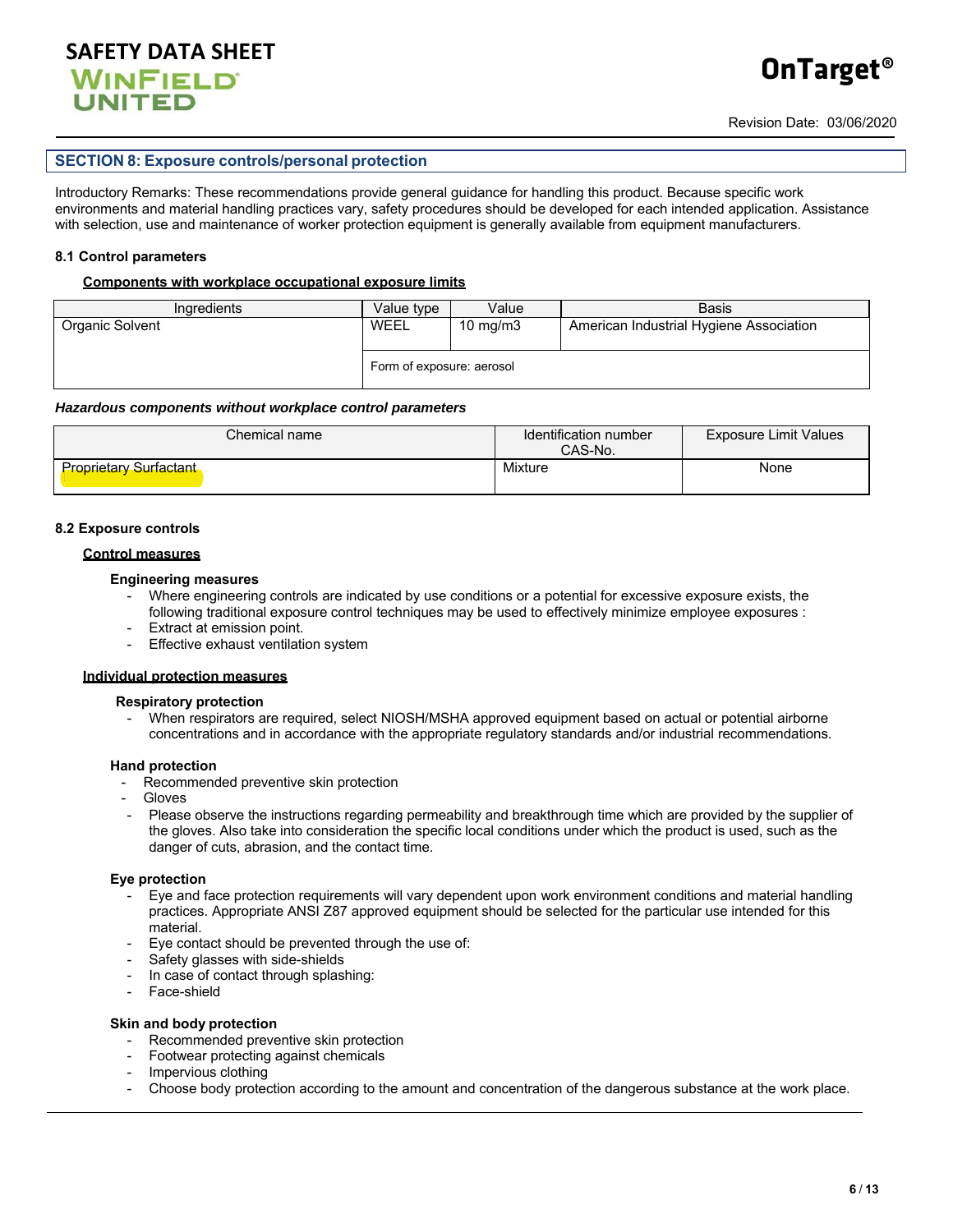

# **OnTarget®**

#### **Hygiene measures**

- Personal hygiene is an important work practice exposure control measure and the following general measures should be taken when working with or handling this material:
- 1) Do not store, use, and/or consume foods, beverages, tobacco products, or cosmetics in areas where this material is stored.
- 2) Wash hands and face carefully before eating, drinking, using tobacco, applying cosmetics, or using the toilet.
- 3) Wash exposed skin promptly to remove accidental splashes or contact with material.

#### **Protective measures**

- Ensure that eyewash stations and safety showers are close to the workstation location.
- Emergency equipment immediately accessible, with instructions for use.
- The protective equipment must be selected in accordance with current local standards and in cooperation with the supplier of the protective equipment.
- Selection of appropriate personal protective equipment should be based on an evaluation of the performance characteristics of the protective equipment relative to the task(s) to be performed, conditions present, duration of use, and the potential hazards, and/or risks that may occur during use.

#### **SECTION 9: Physical and chemical properties**

Physical and Chemical properties here represent typical properties of this product. Contact the business area using the Product information phone number in Section 1 for its exact specifications.

#### **9.1 Information on basic physical and chemical properties**

| <b>Appearance</b>                              | Physical state:<br>Color:       | liquid<br>clear |
|------------------------------------------------|---------------------------------|-----------------|
| <u>Odor</u>                                    | characteristic                  |                 |
| <b>Odor Threshold</b>                          | no data available               |                 |
| <u>pH</u>                                      | no data available               |                 |
| Melting point/freezing point                   | no data available               |                 |
| Initial boiling point and boiling range        | Boiling point/boiling range: () |                 |
| <b>Flash point</b>                             | > 199 °F (> 93 °C)              |                 |
| <b>Evaporation rate (Butvlacetate = 1)</b>     | no data available               |                 |
| <u>Flammability (solid. gas)</u>               | no data available               |                 |
| <u>Flammability (liquids)</u>                  | no data available               |                 |
| <b>Flammability / Explosive limit</b>          | no data available               |                 |
| <b>Autoignition temperature</b>                | no data available               |                 |
| <u>Vapor pressure</u>                          | no data available               |                 |
| <u>Vapor densitv</u>                           | no data available               |                 |
| <u>Density</u>                                 | no data available               |                 |
| <b>Relative density</b>                        | no data available               |                 |
| <u>Solubility</u>                              | no data available               |                 |
| <u>Partition coefficient: n-octanol/water_</u> | no data available               |                 |
| <b>Decomposition temperature</b>               | no data available               |                 |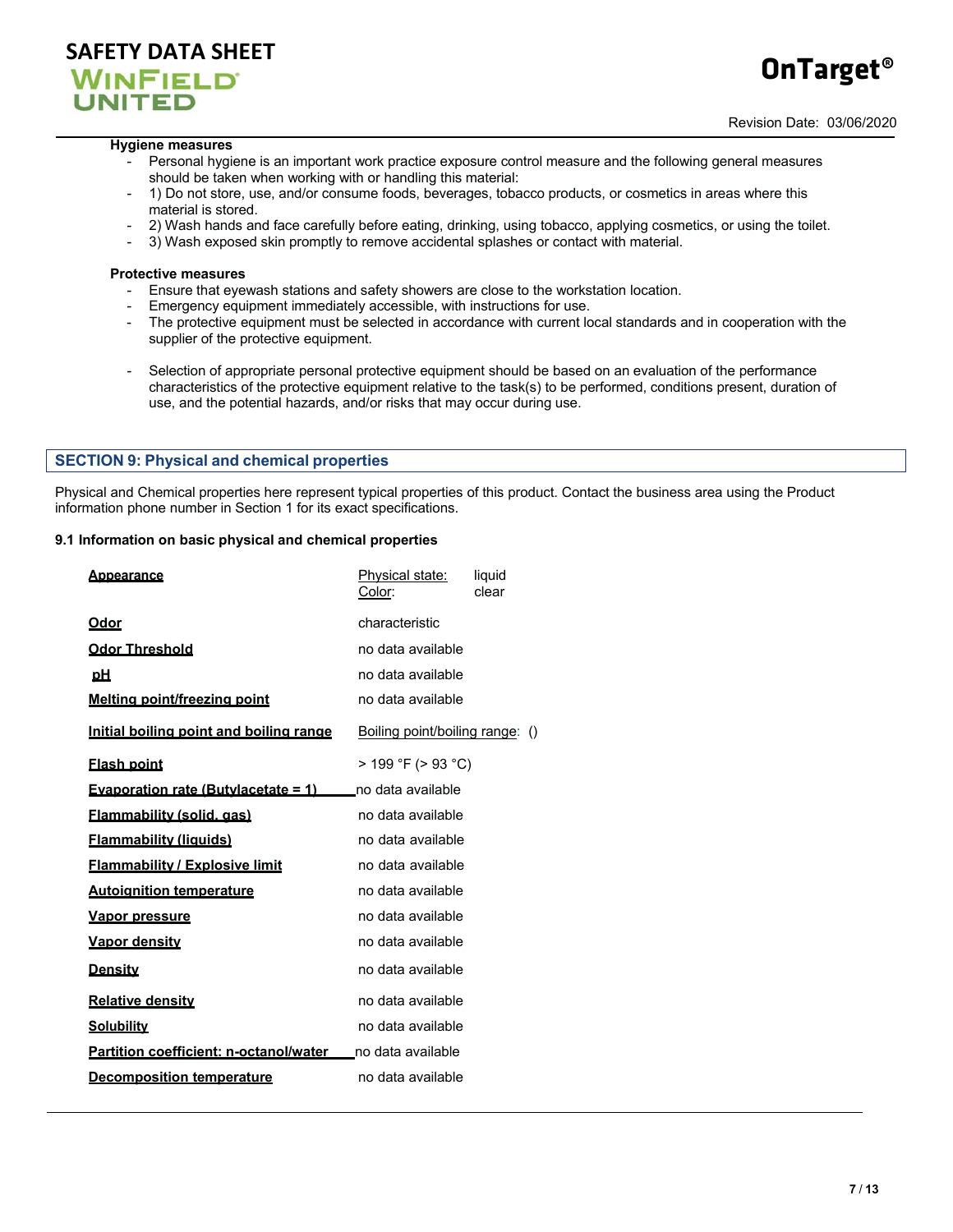## **SAFETY DATA SHEET WINFIELD UNITED**

# **OnTarget®**

#### **Viscosity** no data available

#### **Explosive properties** no data available **Oxidizing properties**

#### **9.2 Other information**

no data available

#### **SECTION 10: Stability and reactivity**

#### **10.1 Reactivity**

- no data available

#### **10.2 Chemical stability**

- Stable under normal conditions.

#### **10.3 Possibility of hazardous reactions**

#### **Polymerization**

- Hazardous polymerization does not occur.

#### **10.4 Conditions to avoid**

- Keep away from heat and sources of ignition.

#### **10.5 Incompatible materials**

- Strong oxidizing agents
- Strong reducing agents

#### **10.6 Hazardous decomposition products**

- On combustion or on thermal decomposition (following the evaporation of water) releases:
- Carbon oxides

### **SECTION 11: Toxicological information**

## **WARNING - Research Sample**

#### **11.1 Information on toxicological effects**

| <b>Acute toxicity</b>                              |                   |
|----------------------------------------------------|-------------------|
| <b>Acute oral toxicity</b>                         | no data available |
| <b>Acute inhalation toxicity</b>                   | no data available |
| <b>Acute dermal toxicity</b>                       | no data available |
| Acute toxicity (other routes of<br>administration) | no data available |
| <b>Skin corrosion/irritation</b>                   | no data available |
| Serious eve damage/eve irritation                  | no data available |
| <b>Respiratory or skin sensitization</b>           | no data available |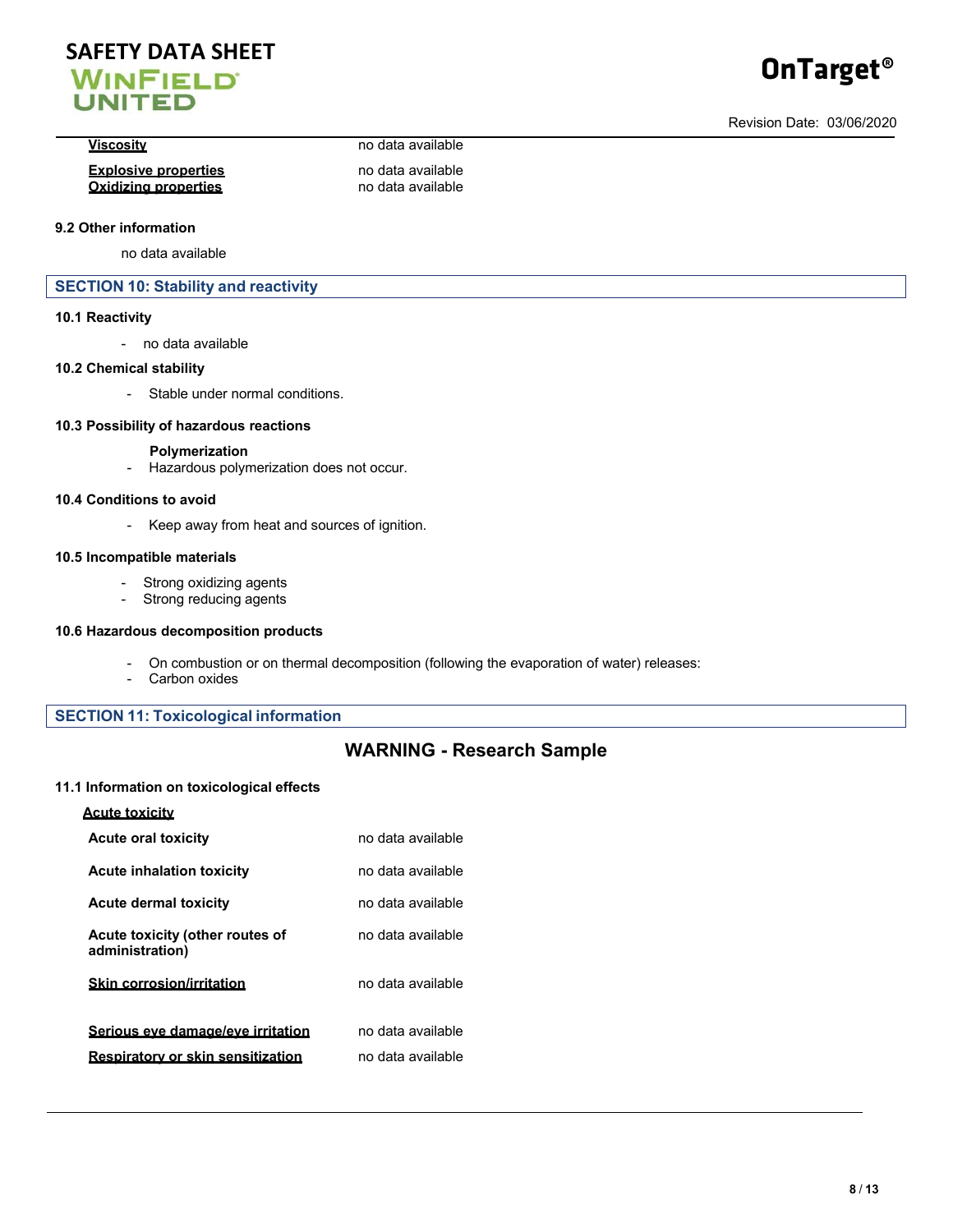# **SAFETY DATA SHEET<br>WINFIELD<br>UNITED**



Revision Date: 03/06/2020

| <b>Mutagenicity</b>                                     |                                                                                                    |  |  |
|---------------------------------------------------------|----------------------------------------------------------------------------------------------------|--|--|
| <b>Genotoxicity in vitro</b>                            | no data available                                                                                  |  |  |
| <b>Genotoxicity in vivo</b>                             | no data available                                                                                  |  |  |
| Carcinogenicity                                         | no data available                                                                                  |  |  |
| by: NTP<br><b>IARC</b><br><b>OSHA</b><br><b>ACGIH</b>   | This product does not contain any ingredient designated as probable or suspected human carcinogens |  |  |
|                                                         | <b>Toxicity for reproduction and development</b>                                                   |  |  |
| Toxicity to reproduction / fertility                    | no data available                                                                                  |  |  |
| Developmental Toxicity/Teratogenicity no data available |                                                                                                    |  |  |
| <b>STOT</b>                                             |                                                                                                    |  |  |
| <b>STOT-single exposure</b>                             | no data available                                                                                  |  |  |
| <b>STOT-repeated exposure</b>                           | no data available                                                                                  |  |  |
| <b>Aspiration toxicity</b>                              | no data available                                                                                  |  |  |

### **SECTION 12: Ecological information**

## **WARNING - Research Sample**

#### **12.1 Toxicity**

| <b>Aquatic Compartment</b>                                      |                                                                               |  |
|-----------------------------------------------------------------|-------------------------------------------------------------------------------|--|
| Acute toxicity to fish                                          | no data available                                                             |  |
|                                                                 | Acute toxicity to daphnia and other aquatic invertebrates - no data available |  |
| <b>Toxicity to aquatic plants</b>                               | no data available                                                             |  |
| <b>Toxicity to microorganisms</b>                               | no data available                                                             |  |
| <b>Chronic toxicity to fish</b>                                 | no data available                                                             |  |
| Chronic toxicity to daphnia and<br>other aquatic invertebrates. | no data available.                                                            |  |
| <b>Chronic Toxicity to aquatic plants</b>                       | no data available                                                             |  |
| Persistence and degradability                                   |                                                                               |  |
|                                                                 |                                                                               |  |

**Abiotic degradation** no data available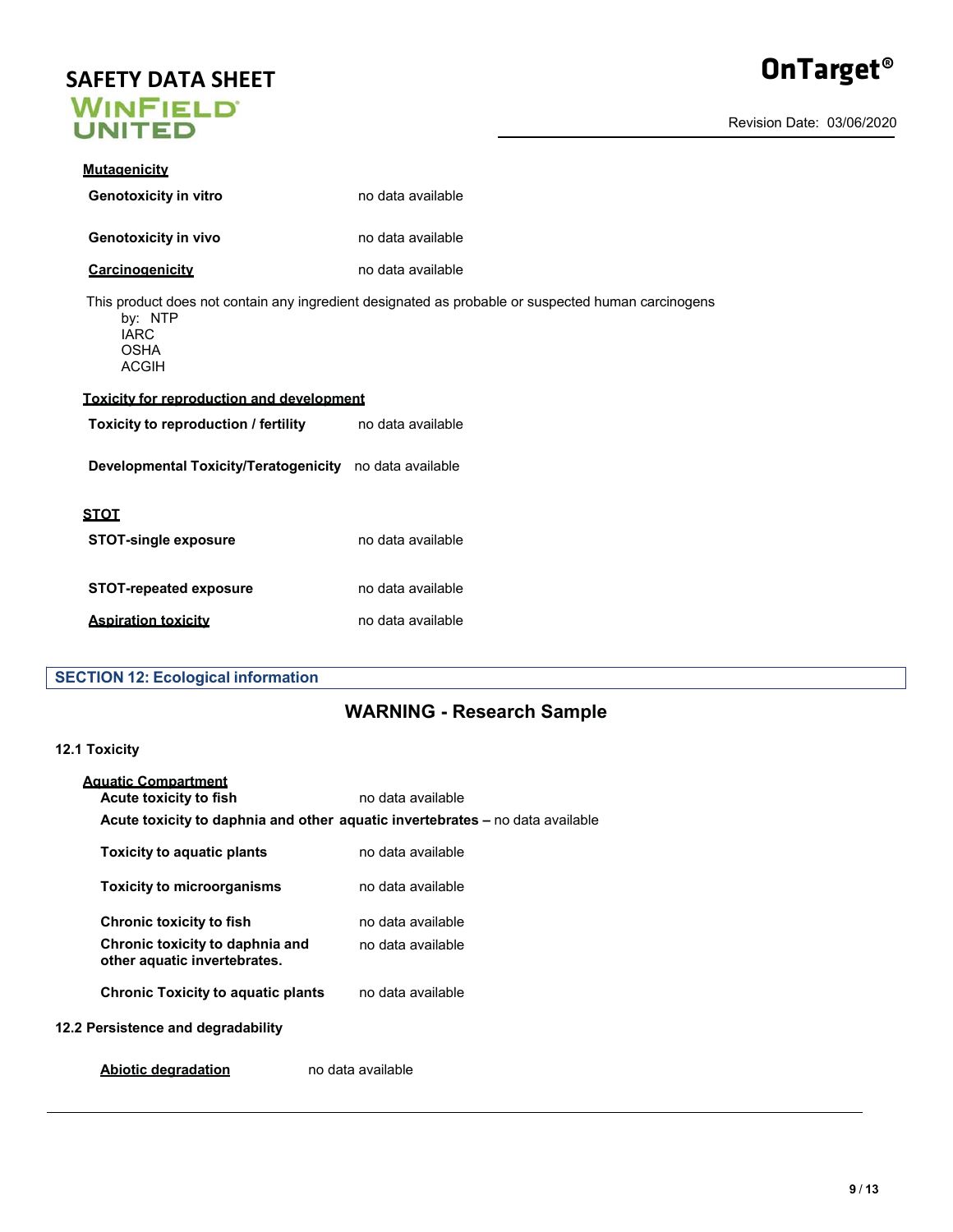# **SAFETY DATA SHEET<br>WINFIELD<br>UNITED**

Revision Date: 03/06/2020

| <b>Physical- and photo-</b><br>chemical elimination                                      | no data available                      |
|------------------------------------------------------------------------------------------|----------------------------------------|
| <b>Biodegradation</b>                                                                    | no data available                      |
| 12.3 Bioaccumulative potential                                                           |                                        |
| Partition coefficient: n-octanol/water                                                   | no data available                      |
| <b>Bioconcentration factor (BCF)</b>                                                     | no data available                      |
| 12.4 Mobility in soil                                                                    |                                        |
| <b>Adsorption potential (Koc)</b><br>Known distribution to environmental<br>compartments | no data available<br>no data available |
| 12.5 Results of PBT and vPvB assessment                                                  | no data available                      |
| 12.6 Other adverse effects                                                               | ne data ayailele                       |
| 12.7 Results of PBT and vPvB assessment                                                  | no data awailalele                     |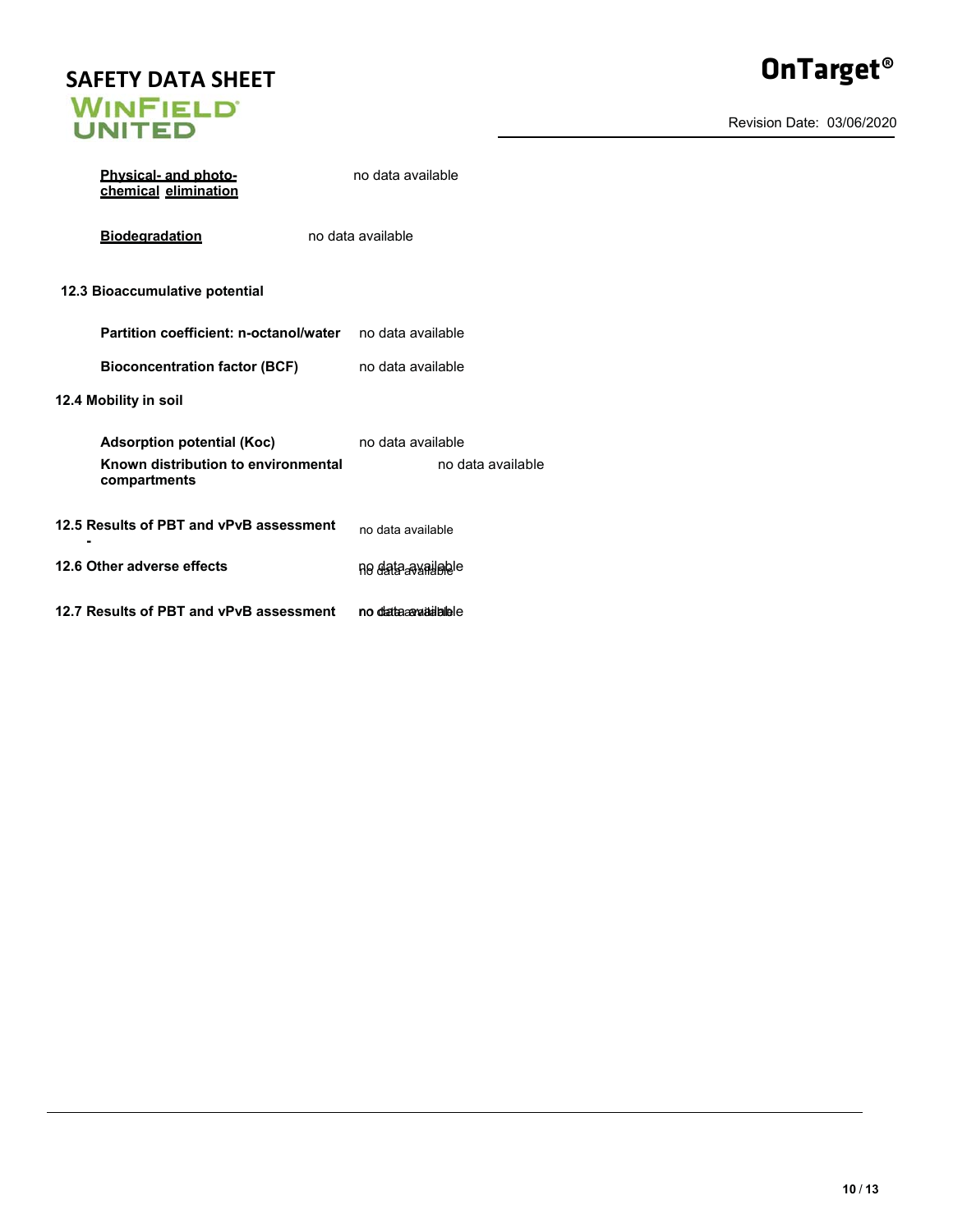

# **OnTarget®**

Revision Date: 03/06/2020

#### **SECTION 13: Disposal considerations**

#### **13.1 Waste treatment methods**

#### **Product Disposal**

- Chemical additions, processing or otherwise altering this material may make the waste management information presented in this SDS incomplete, inaccurate or otherwise inappropriate. Please be advised that state and local requirements for waste disposal may be more restrictive or otherwise different from federal laws and regulations. Consult state and local regulations regarding the proper disposal of this material.

#### **Advice on cleaning and disposal of packaging**

- Rinse with an appropriate solvent.
- Dispose of contents/container in accordance with local regulation.

#### **SECTION 14: Transport information**

#### **DOT**

not regulated

#### **TDG**

not regulated

#### **NOM**

not regulated

#### **IMDG**

not regulated

#### **IATA**

not regulated

Note: The above regulatory prescriptions are those valid on the date of publication of this sheet. Given the possible evolution of transportation regulations for hazardous materials, it would be advisable to check their validity with your sales office.

#### **SECTION 15: Regulatory information**

#### **15.1 Notification status**

| <b>Inventory Information</b> | <b>Status</b>                                                                                                                                                |
|------------------------------|--------------------------------------------------------------------------------------------------------------------------------------------------------------|
| United States TSCA Inventory | This product is restricted to research and<br>development use in the United States.<br>$E =$ All ingredients are on the inventory or<br>exempt from listing. |

#### **15.2 Federal Regulations**

#### **US. EPA EPCRA SARA Title III**

#### **Section 313 Toxic Chemicals (40 CFR 372.65)**

This material does not contain any chemical components with known CAS numbers that exceed the threshold (De Minimis) reporting levels established by SARA Title III, Section 313.

#### **Section 302 Emergency Planning Extremely Hazardous Substance Threshold Planning Quantity (40 CFR 355)** No chemicals in this material are subject to the reporting requirements of SARA Title III, Section 302.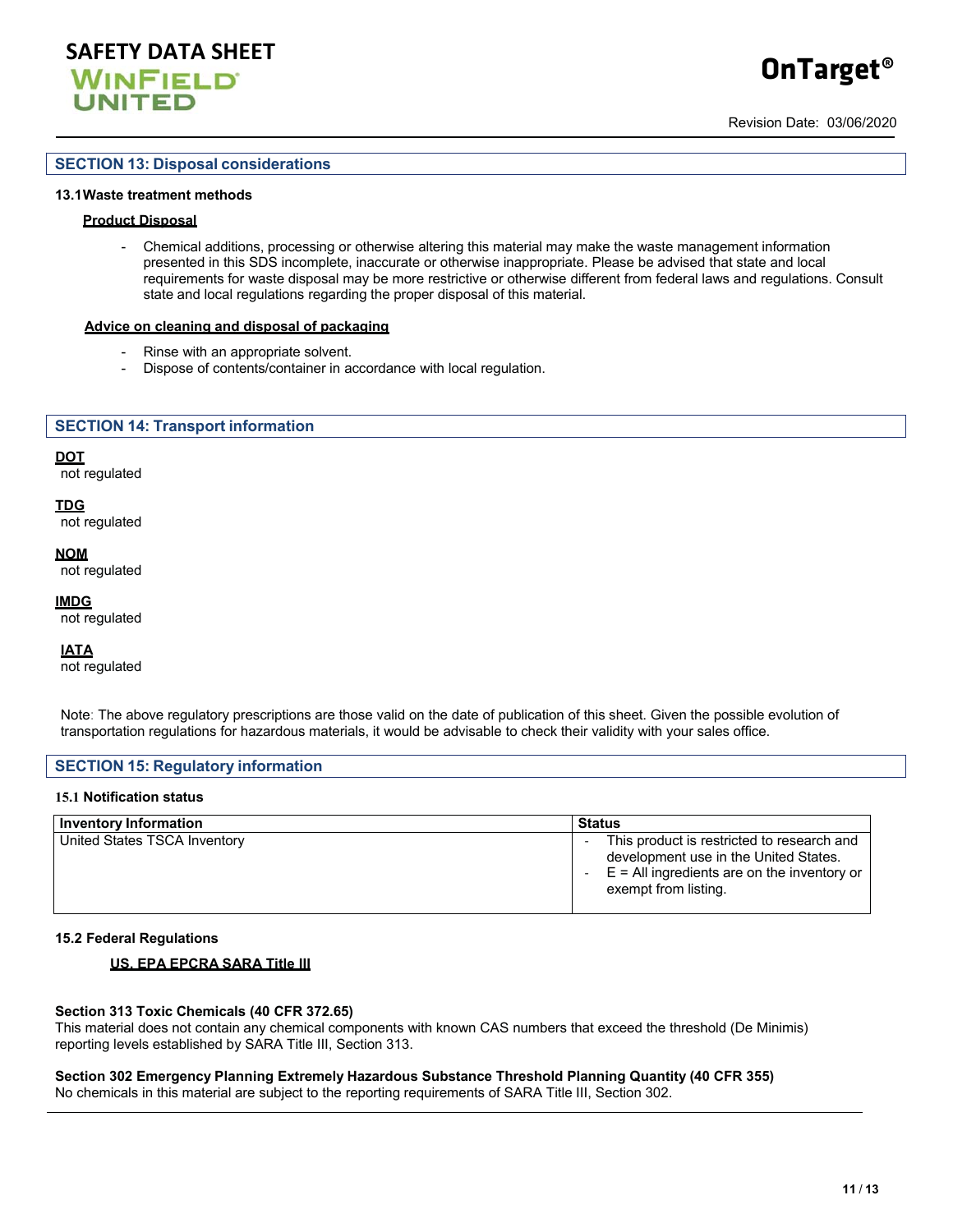# **SAFETY DATA SHEET**<br>**WINFIELD UNITED**

## **Section 302 Emergency Planning Extremely Hazardous Substance Reportable Quantity (40 CFR 355)** Ingredients **CAS-No.** Reportable quantity Oxirane 75-21-8 10 lb **Section 304 Emergency Release Notification Reportable Quantity (40 CFR 355)**

| $\sim$<br>Indredients<br>. . | S-No.<br>ົ^ ^ -                   | .<br>quantity<br>таріє |
|------------------------------|-----------------------------------|------------------------|
| $\sim$ virono<br>∠xırane     | 75<br>$\sim$<br>-<br>$-1$<br>- 11 | 10 lb                  |

#### **US. EPA CERCLA Hazardous Substances and Reportable Quantities (40 CFR 302.4)**

| Ingredients               | CAS-No.   | Reportable quantity |
|---------------------------|-----------|---------------------|
| Oxirane                   | 75-21-8   | 10 <sub>lb</sub>    |
| 1.4-Dioxane               | 123-91-1  | 100 <sub>lb</sub>   |
| Sodium hydroxide (Na(OH)) | 1310-73-2 | 1000 lb             |
| Acetaldehyde              | 75-07-0   | 1000 lb             |

#### **15.3 State Regulations**

#### **US. California Safe Drinking Water & Toxic Enforcement Act (Proposition 65)**

WARNING! This product contains a chemical known in the State of California to cause cancer.

| Ingredients    | CAS-No.  |
|----------------|----------|
| <b>Oxirane</b> | 75-21-8  |
| Acetaldehyde   | 75-07-0  |
| 1,4-Dioxane    | 123-91-1 |

WARNING: This product contains a chemical known in the State of California to cause birth defects or other reproductive harm.

| Ingredients | CAS-No. |
|-------------|---------|
| Oxirane     | 75-21-8 |